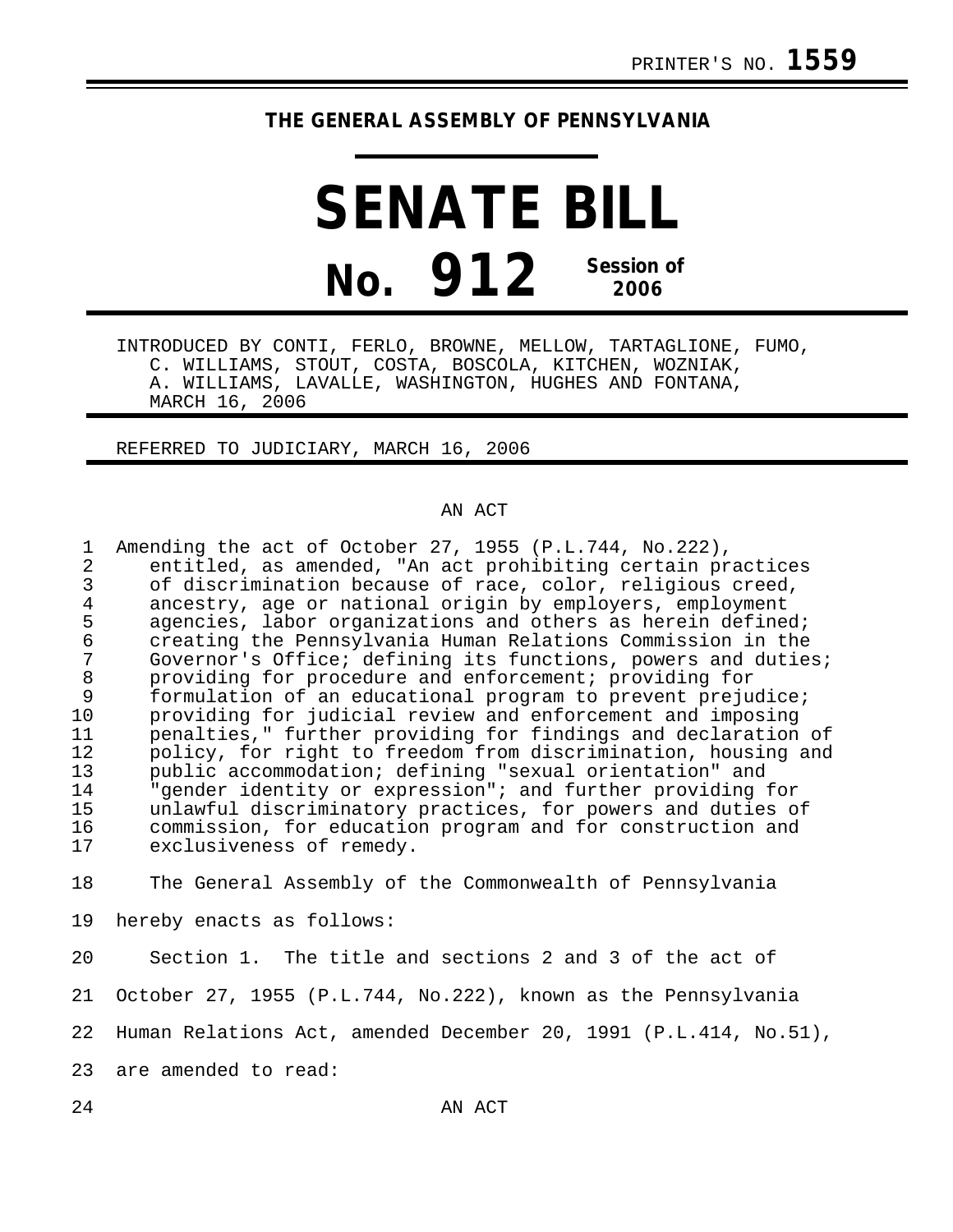1 Prohibiting certain practices of discrimination because of race, 2 color, religious creed, ancestry, sexual orientation, gender 3 identity or expression, age or national origin, by employers, 4 employment agencies, labor organizations and others as herein 5 defined; creating the Pennsylvania Human Relations Commission 6 in the Governor's Office; defining its functions, powers and 7 duties; providing for procedure and enforcement; providing 8 for formulation of an educational program to prevent 9 prejudice; providing for judicial review and enforcement and 10 imposing penalties.

11 Section 2. Findings and Declaration of Policy.--

12 (a) The practice or policy of discrimination against 13 individuals or groups by reason of their race, color, familial 14 status, religious creed, ancestry, sexual orientation, gender 15 identity or expression, age, sex, national origin, handicap or 16 disability, use of guide or support animals because of the 17 blindness, deafness or physical handicap of the user or because 18 the user is a handler or trainer of support or guide animals is 19 a matter of concern of the Commonwealth. Such discrimination 20 foments domestic strife and unrest, threatens the rights and 21 privileges of the inhabitants of the Commonwealth, and 22 undermines the foundations of a free democratic state. The 23 denial of equal employment, housing and public accommodation 24 opportunities because of such discrimination, and the consequent 25 failure to utilize the productive capacities of individuals to 26 their fullest extent, deprives large segments of the population 27 of the Commonwealth of earnings necessary to maintain decent 28 standards of living, necessitates their resort to public relief 29 and intensifies group conflicts, thereby resulting in grave 30 injury to the public health and welfare, compels many 20060S0912B1559 - 2 -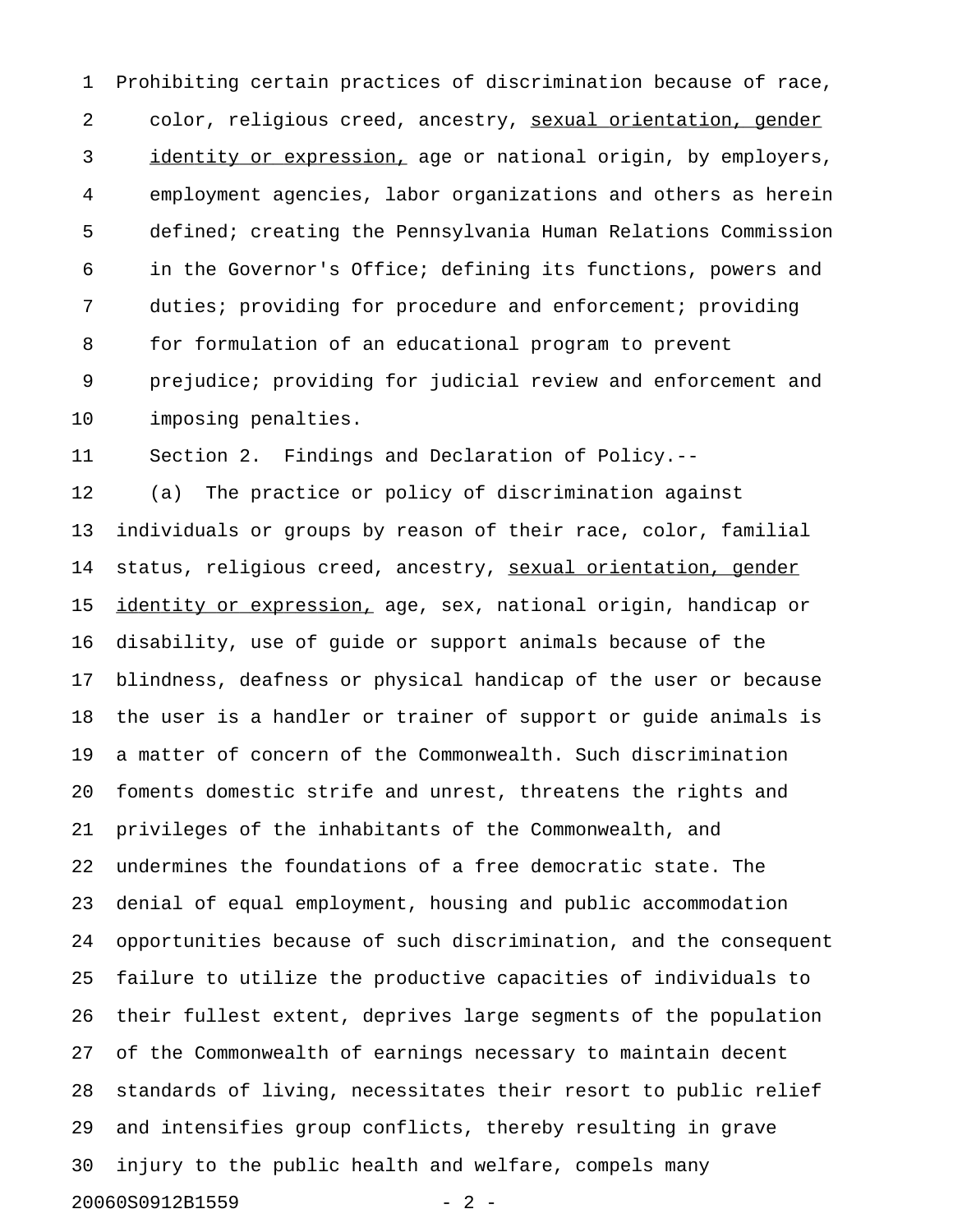1 individuals to live in dwellings which are substandard,

2 unhealthful and overcrowded, resulting in racial segregation in 3 public schools and other community facilities, juvenile 4 delinquency and other evils, thereby threatening the peace, 5 health, safety and general welfare of the Commonwealth and its 6 inhabitants.

7 (b) It is hereby declared to be the public policy of this 8 Commonwealth to foster the employment of all individuals in 9 accordance with their fullest capacities regardless of their 10 race, color, religious creed, ancestry, sexual orientation, 11 gender identity or expression, age, sex, national origin, 12 handicap or disability, use of guide or support animals because 13 of the blindness, deafness or physical handicap of the user or 14 because the user is a handler or trainer of support or guide 15 animals, and to safeguard their right to obtain and hold 16 employment without such discrimination, to assure equal 17 opportunities to all individuals and to safeguard their rights 18 to public accommodation and to secure housing accommodation and 19 commercial property regardless of race, color, familial status, 20 religious creed, ancestry, sexual orientation, gender identity 21 <u>or expression,</u> age, sex, national origin, handicap or 22 disability, use of guide or support animals because of blindness 23 or deafness of the user or because the user is a handler or 24 trainer of guide or support animals.

25 (c) This act shall be deemed an exercise of the police power 26 of the Commonwealth for the protection of the public welfare, 27 prosperity, health and peace of the people of the Commonwealth 28 of Pennsylvania.

29 Section 3. Right to Freedom from Discrimination in 30 Employment, Housing and Public Accommodation.--The opportunity 20060S0912B1559 - 3 -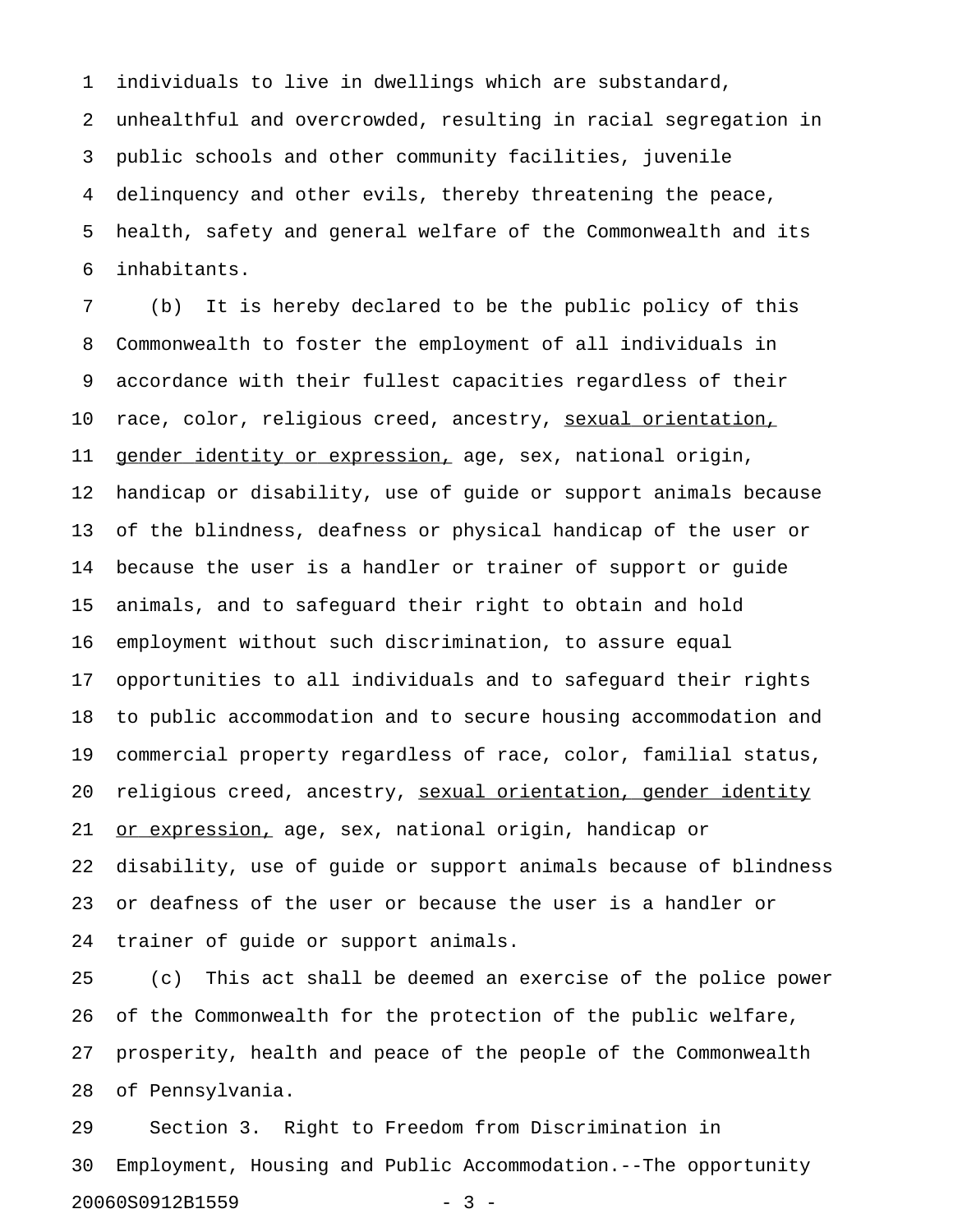1 for an individual to obtain employment for which he is 2 qualified, and to obtain all the accommodations, advantages, 3 facilities and privileges of any public accommodation and of any 4 housing accommodation and commercial property without 5 discrimination because of race, color, familial status, 6 religious creed, ancestry, sexual orientation, gender identity 7 or expression, handicap or disability, age, sex, national 8 origin, the use of a guide or support animal because of the 9 blindness, deafness or physical handicap of the user or because 10 the user is a handler or trainer of support or guide animals is 11 hereby recognized as and declared to be a civil right which 12 shall be enforceable as set forth in this act.

13 Section 2. Section 4(b) of the act, amended December 20, 14 1991 (P.L.414, No.51), is amended and the section is amended by 15 adding clauses to read:

16 Section 4. Definitions.--As used in this act unless a 17 different meaning clearly appears from the context:

18 \* \* \*

19 (b) The term "employer" includes the Commonwealth or any 20 political subdivision or board, department, commission or school 21 district thereof and any person employing four or more persons 22 within the Commonwealth, but except as hereinafter provided, 23 does not include religious, fraternal, charitable or sectarian 24 corporations or associations, except such corporations or 25 associations supported, in whole or in part, by governmental 26 appropriations. The term "employer" with respect to 27 discriminatory practices based on race, color, age, sex, 28 national origin, sexual orientation, gender identity or 29 expression or non-job related handicap or disability, includes 30 religious, fraternal, charitable and sectarian corporations and 20060S0912B1559 - 4 -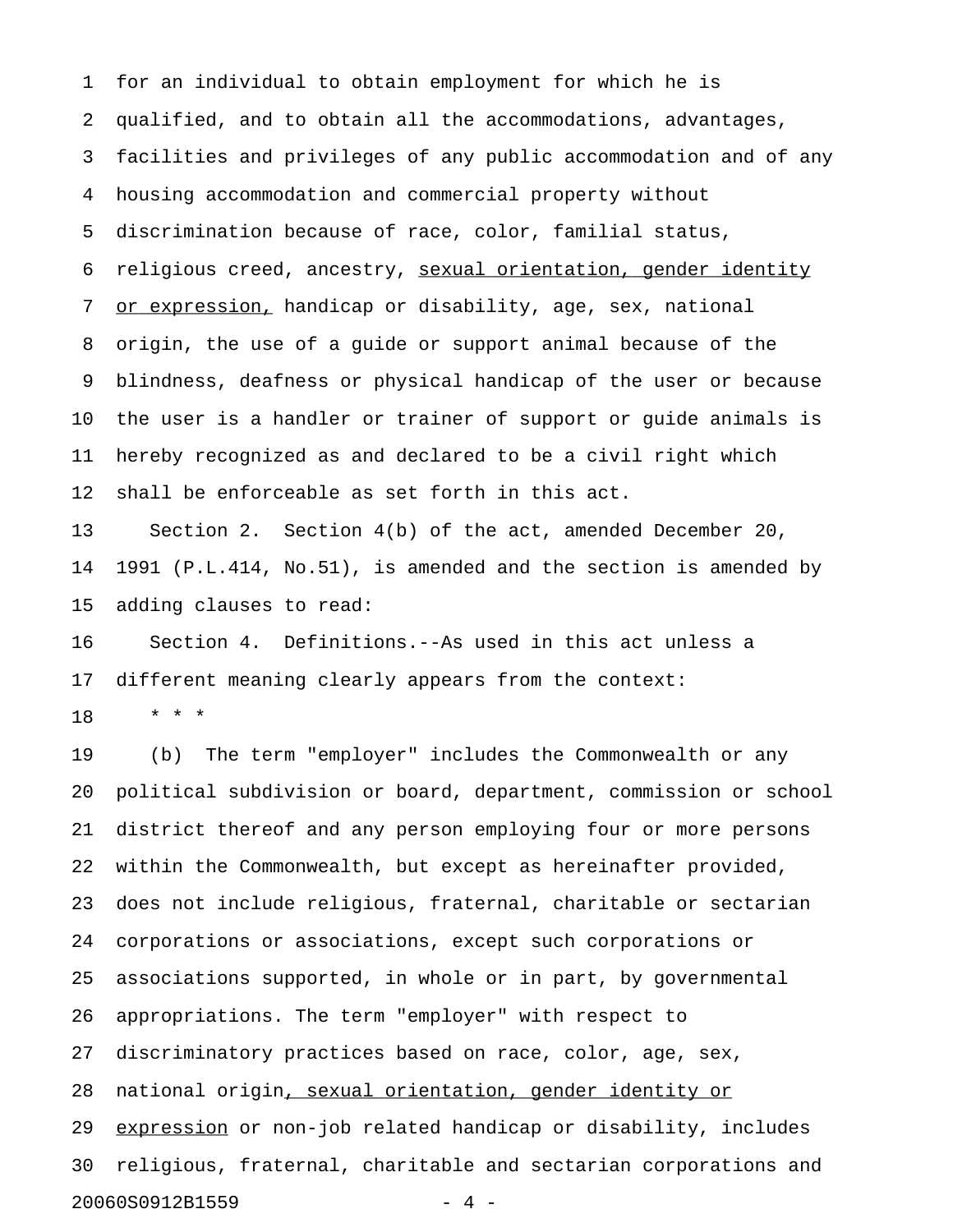1 associations employing four or more persons within the

2 Commonwealth.

 $3 * * * *$ 

4 (bb) The term "sexual orientation" means actual or perceived 5 heterosexuality, homosexuality or bisexuality.

6 (cc) The term "gender identity or expression" means actual 7 or perceived gender identity, appearance, behavior, expression 8 or physical characteristics whether or not associated with an 9 individual's assigned sex at birth.

10 Section 3. Sections 5(a), (b), (c), (f), (g), (h) and (i) of 11 the act, amended or added December 20, 1991 (P.L.414, No.51), 12 July 12, 1996 (P.L.684, No.117) and June 25, 1997 (P.L.326, 13 No.34), are amended to read:

14 Section 5. Unlawful Discriminatory Practices.--It shall be 15 an unlawful discriminatory practice, unless based upon a bona 16 fide occupational qualification, or in the case of a fraternal 17 corporation or association, unless based upon membership in such 18 association or corporation, or except where based upon 19 applicable security regulations established by the United States 20 or the Commonwealth of Pennsylvania:

21 (a) For any employer because of the race, color, religious 22 creed, ancestry, sexual orientation, gender identity or 23 expression, age, sex, national origin or non-job related 24 handicap or disability or the use of a guide or support animal 25 because of the blindness, deafness or physical handicap of any 26 individual or independent contractor, to refuse to hire or 27 employ or contract with, or to bar or to discharge from 28 employment such individual or independent contractor, or to 29 otherwise discriminate against such individual or independent 30 contractor with respect to compensation, hire, tenure, terms, 20060S0912B1559 - 5 -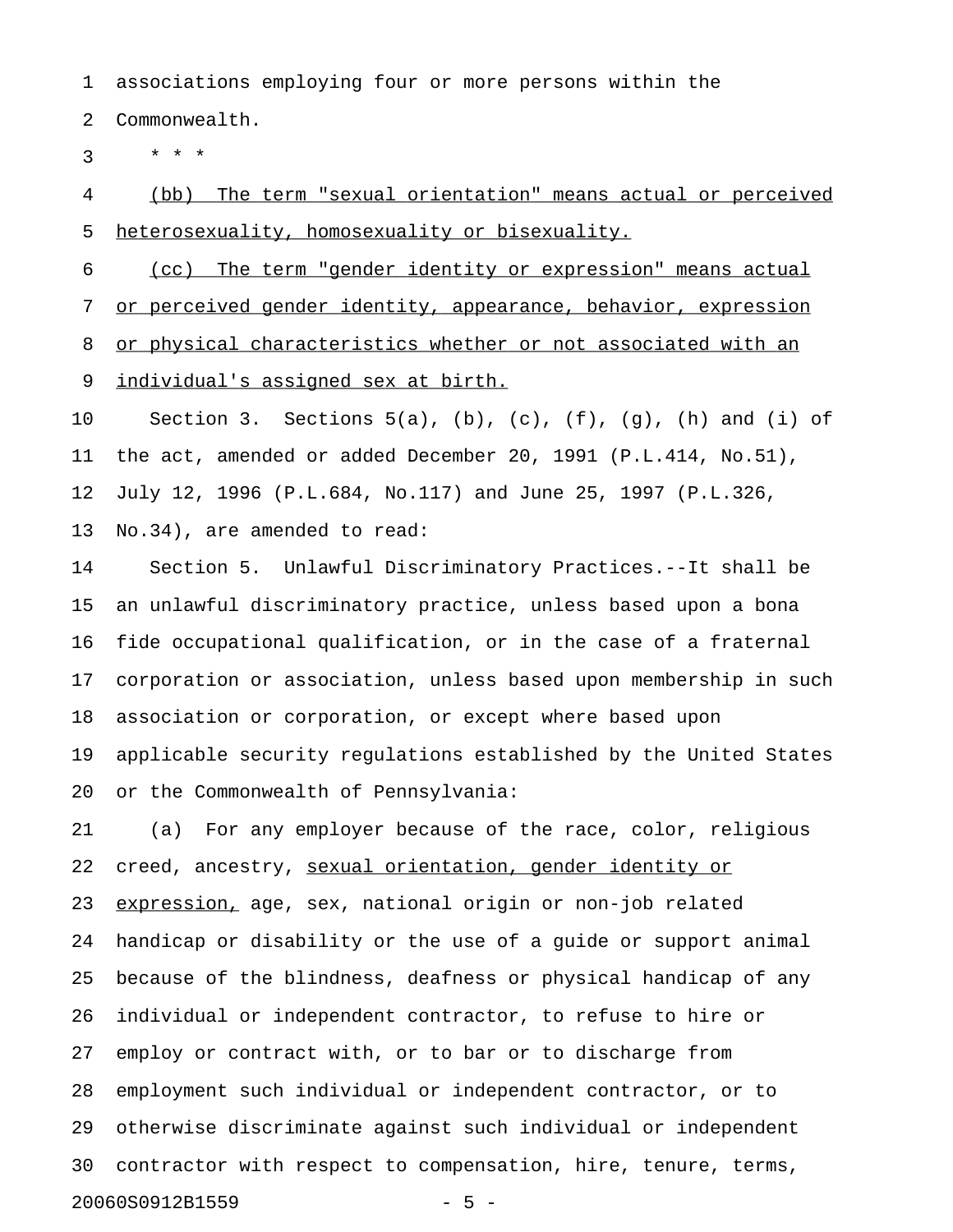1 conditions or privileges of employment or contract, if the 2 individual or independent contractor is the best able and most 3 competent to perform the services required. The provision of 4 this paragraph shall not apply, to (1) operation of the terms or 5 conditions of any bona fide retirement or pension plan which 6 have the effect of a minimum service requirement, (2) operation 7 of the terms or conditions of any bona fide group or employe 8 insurance plan, (3) age limitations placed upon entry into bona 9 fide apprenticeship programs of two years or more approved by 10 the State Apprenticeship and Training Council of the Department 11 of Labor and Industry, established by the act of July 14, 1961 12 (P.L.604, No.304), known as "The Apprenticeship and Training 13 Act." Notwithstanding any provision of this clause, it shall not 14 be an unlawful employment practice for a religious corporation 15 or association to hire or employ on the basis of sex in those 16 certain instances where sex is a bona fide occupational 17 qualification because of the religious beliefs, practices, or 18 observances of the corporation, or association. 19 (b) For any employer, employment agency or labor 20 organization, prior to the employment, contracting with an 21 independent contractor or admission to membership, to: 22 (1) Elicit any information or make or keep a record of or 23 use any form of application or application blank containing 24 questions or entries concerning the race, color, religious 25 creed, ancestry, sexual orientation, gender identity or 26 expression, age, sex, national origin, past handicap or 27 disability or the use of a guide or support animal because of 28 the blindness, deafness or physical handicap of any applicant 29 for employment or membership. Prior to an offer of employment, 30 an employer may not inquire as to whether an individual has a 20060S0912B1559 - 6 -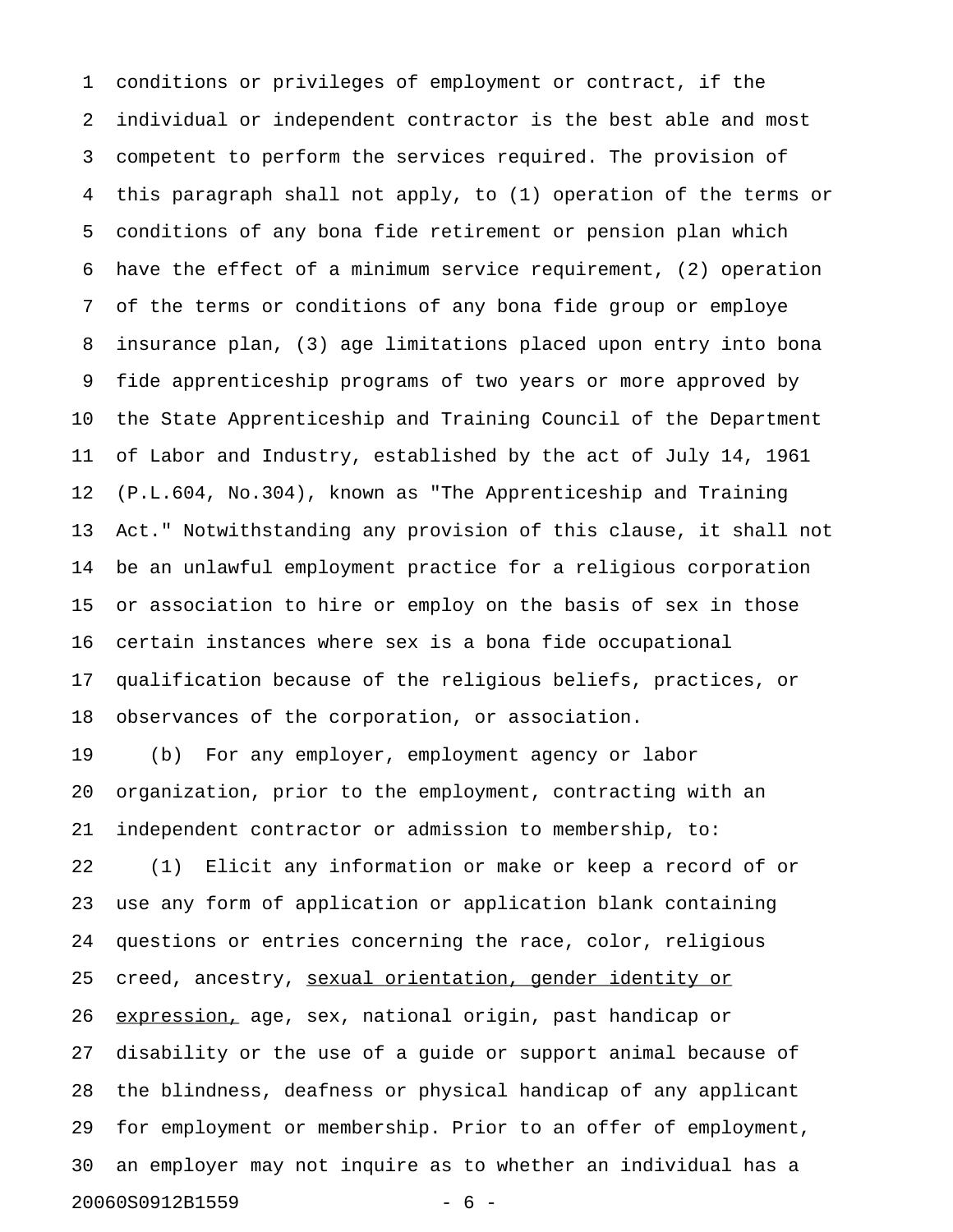1 handicap or disability or as to the severity of such handicap or 2 disability. An employer may inquire as to the individual's 3 ability to perform the essential functions of the employment. 4 (2) Print or publish or cause to be printed or published any 5 notice or advertisement relating to employment or membership 6 indicating any preference, limitation, specification or 7 discrimination based upon race, color, religious creed, 8 ancestry, sexual orientation, gender identity or expression, 9 age, sex, national origin, non-job related handicap or 10 disability or the use of a guide or support animal because of 11 the blindness, deafness or physical handicap of the user. 12 (3) Deny or limit, through a quota system, employment or 13 membership because of race, color, religious creed, ancestry, 14 sexual orientation, gender identity or expression, age, sex, 15 national origin, non-job related handicap or disability, the use 16 of a guide or support animal because of the blindness, deafness 17 or physical handicap of the user or place of birth. 18 (4) Substantially confine or limit recruitment or hiring of

19 individuals, with intent to circumvent the spirit and purpose of 20 this act, to any employment agency, employment service, labor 21 organization, training school or training center or any other 22 employe-referring source which services individuals who are 23 predominantly of the same race, color, religious creed, 24 ancestry, sexual orientation, gender identity or expression, 25 age, sex, national origin or non-job related handicap or 26 disability.

27 (5) Deny employment because of a prior handicap or 28 disability.

29 Nothing in clause (b) of this section shall bar any 30 institution or organization for handicapped or disabled persons 20060S0912B1559 - 7 -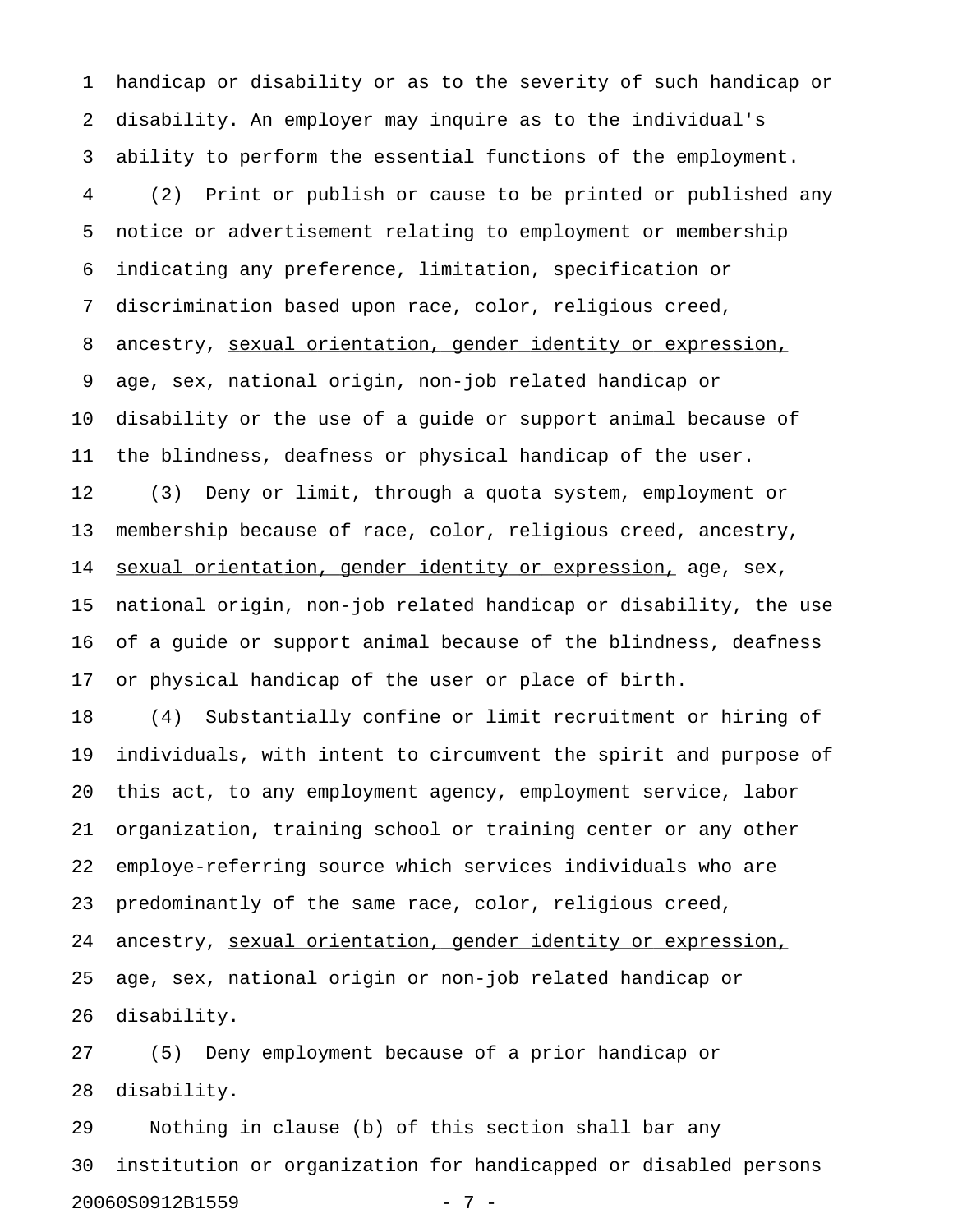1 from limiting or giving preference in employment or membership 2 to handicapped or disabled persons.

3 (c) For any labor organization because of the race, color, 4 religious creed, ancestry, sexual orientation, gender identity 5 or expression, age, sex, national origin, non-job related 6 handicap or disability or the use of a guide or support animal 7 because of the blindness, deafness or physical handicap of any 8 individual to deny full and equal membership rights to any 9 individual or otherwise to discriminate against such individuals 10 with respect to hire, tenure, terms, conditions or privileges of 11 employment or any other matter, directly or indirectly, related 12 to employment.

13 \* \* \*

14 (f) For any employment agency to fail or refuse to classify 15 properly, refer for employment or otherwise to discriminate 16 against any individual because of his race, color, religious 17 creed, ancestry, sexual orientation, gender identity or 18 expression, age, sex, national origin, non-job related handicap 19 or disability or the use of a guide or support animal because of 20 the blindness, deafness or physical handicap of the user. 21 (g) For any individual seeking employment to publish or 22 cause to be published any advertisement which in any manner 23 expresses a limitation or preference as to the race, color, 24 religious creed, ancestry, sexual orientation, gender identity 25 <u>or expression,</u> age, sex, national origin, non-job related 26 handicap or disability or the use of a guide or support animal 27 because of the blindness, deafness or physical handicap of any 28 prospective employer.

29 (h) For any person to:

30 (1) Refuse to sell, lease, finance or otherwise to deny or 20060S0912B1559 - 8 -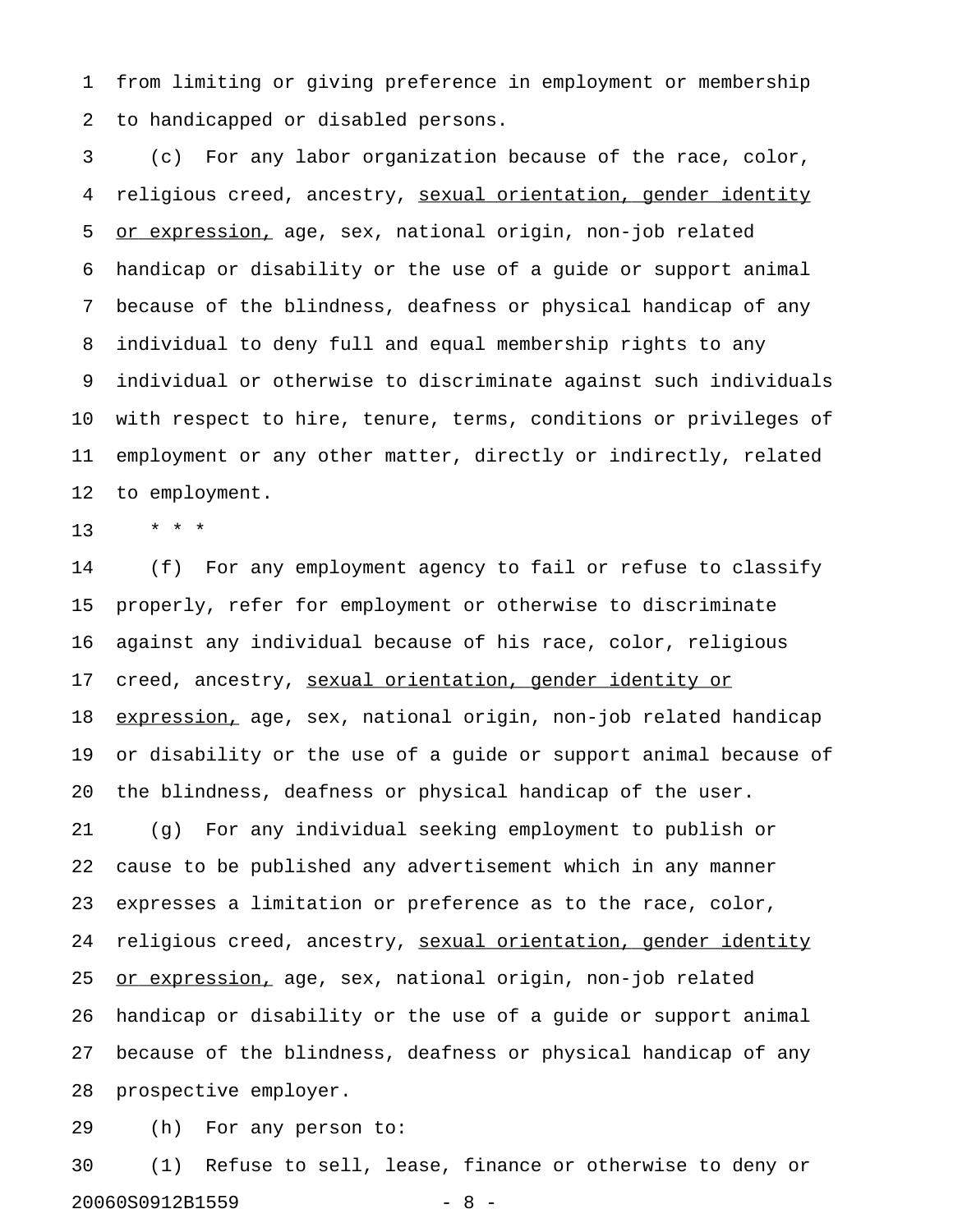1 withhold any housing accommodation or commercial property from 2 any person because of the race, color, familial status, age, 3 religious creed, ancestry, sexual orientation, gender identity 4 or expression, sex, national origin or handicap or disability of 5 any person, prospective owner, occupant or user of such housing 6 accommodation or commercial property, or to refuse to lease any 7 housing accommodation or commercial property to any person due 8 to use of a guide animal because of the blindness or deafness of 9 the user, use of a support animal because of a physical handicap 10 of the user or because the user is a handler or trainer of 11 support or guide animals or because of the handicap or 12 disability of an individual with whom the person is known to 13 have a relationship or association.

14 (1.1) Evict or attempt to evict an occupant of any housing 15 accommodation before the end of the term of a lease because of 16 pregnancy or the birth of a child.

17 (2) Refuse to lend money, whether or not secured by mortgage 18 or otherwise for the acquisition, construction, rehabilitation, 19 repair or maintenance of any housing accommodation or commercial 20 property or otherwise withhold financing of any housing 21 accommodation or commercial property from any person because of 22 the race, color, familial status, age, religious creed, 23 ancestry, sexual orientation, gender identity or expression, 24 sex, national origin, handicap or disability of any person, the 25 use of a guide or support animal because of the blindness, 26 deafness or physical handicap of the user or because the user is 27 a handler or trainer of support or guide animals or because of 28 the handicap or disability of an individual with whom the person 29 is known to have a relationship or association.

30 (3) Discriminate against any person in the terms or 20060S0912B1559 - 9 -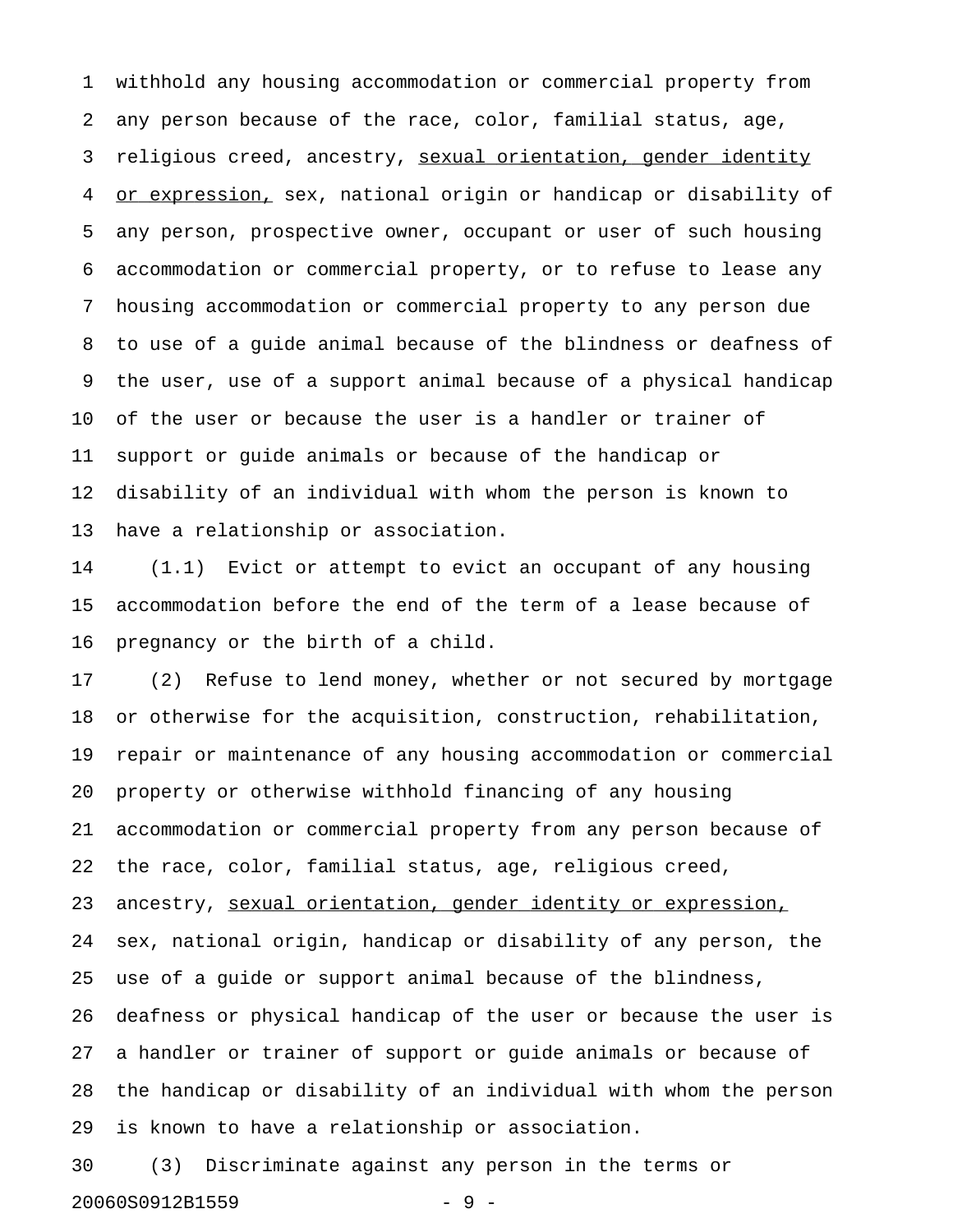1 conditions of selling or leasing any housing accommodation or 2 commercial property or in furnishing facilities, services or 3 privileges in connection with the ownership, occupancy or use of 4 any housing accommodation or commercial property because of the 5 race, color, familial status, age, religious creed, ancestry, 6 sexual orientation, gender identity or expression, sex, national 7 origin, handicap or disability of any person, the use of a guide 8 or support animal because of the blindness, deafness or physical 9 handicap of the user or because the user is a handler or trainer 10 of support or guide animals or because of the handicap or 11 disability of an individual with whom the person is known to 12 have a relationship or association.

13 (3.1) Refuse to permit, at the expense of a person with a 14 handicap, reasonable modifications of existing premises occupied 15 or to be occupied by such person if such modifications may be 16 necessary to afford such person full enjoyment of the premises, 17 except that, in the case of a rental, the landlord may, where it 18 is reasonable to do so, grant permission for a modification if 19 the renter agrees to restore the interior of the premises to the 20 condition that existed before the modification, with reasonable 21 wear and tear excepted.

22 (3.2) Refuse to make reasonable accommodations in rules, 23 policies, practices or services when such accommodations may be 24 necessary to afford such person equal opportunity to use and 25 enjoy a housing accommodation.

26 (4) Discriminate against any person in the terms or 27 conditions of any loan of money, whether or not secured by 28 mortgage or otherwise for the acquisition, construction, 29 rehabilitation, repair or maintenance of housing accommodation 30 or commercial property because of the race, color, familial 20060S0912B1559 - 10 -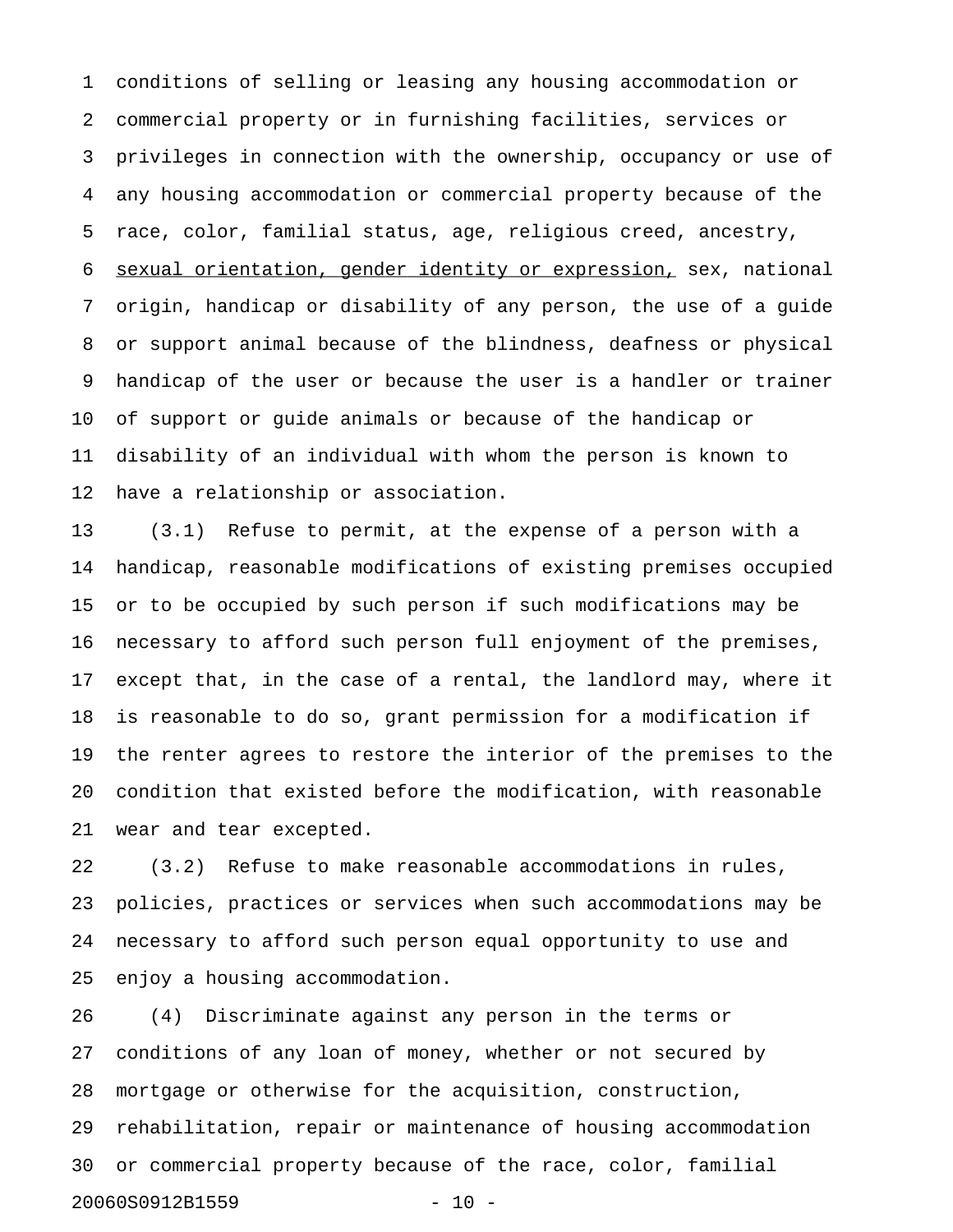1 status, age, religious creed, ancestry, sexual orientation, 2 gender identity or expression, sex, national origin or handicap 3 or disability of any person, the use of a guide or support 4 animal because of the blindness, deafness or physical handicap 5 of the user or because the user is a handler or trainer of guide 6 or support animals or because of the handicap or disability of 7 an individual with whom the person is known to have a 8 relationship or association.

9 (5) Print, publish or circulate any statement or 10 advertisement: (i) relating to the sale, lease or acquisition of 11 any housing accommodation or commercial property or the loan of 12 money, whether or not secured by mortgage, or otherwise for the 13 acquisition, construction, rehabilitation, repair or maintenance 14 of any housing accommodation or commercial property which 15 indicates any preference, limitation, specification, or 16 discrimination based upon race, color, familial status, age, 17 religious creed, ancestry, sexual orientation, gender identity 18 or expression, sex, national origin, handicap or disability or 19 because of the handicap or disability of an individual with whom 20 the person is known to have a relationship or association, or 21 (ii) relating to the sale, lease or acquisition of any housing 22 accommodation or commercial property which indicates any 23 preference, limitation, specification or discrimination based 24 upon use of a guide or support animal because of the blindness, 25 deafness or physical handicap of the user or because the user is 26 a handler or trainer of support or guide animals.

27 (6) Make any inquiry, elicit any information, make or keep 28 any record or use any form of application, containing questions 29 or entries concerning race, color, familial status, age, 30 religious creed, ancestry, sexual orientation, gender identity 20060S0912B1559 - 11 -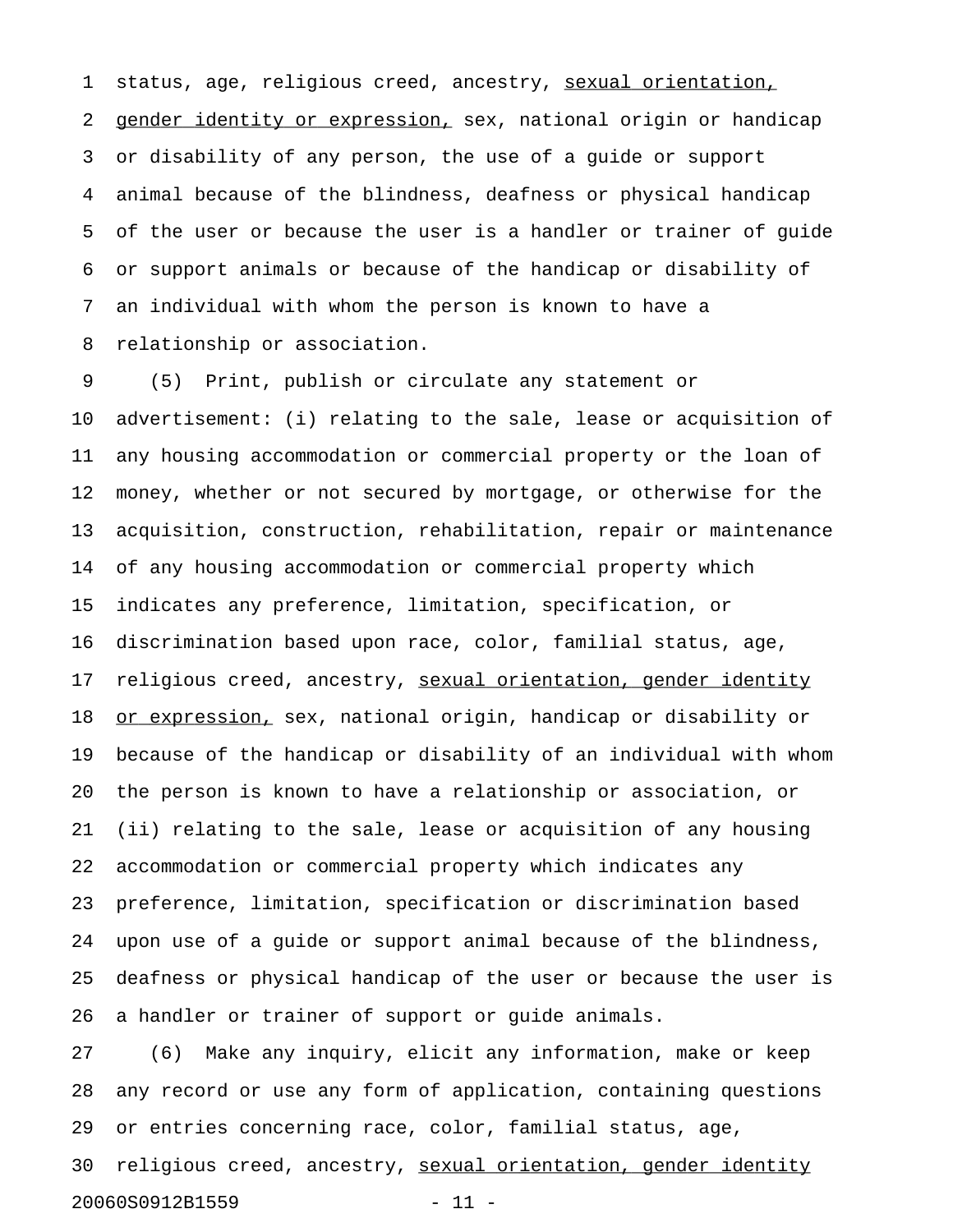1 or expression, sex, national origin, handicap or disability or 2 because of the handicap or disability of an individual with whom 3 the person is known to have a relationship or association in 4 connection with the sale or lease of any housing accommodation 5 or commercial property or loan of any money, whether or not 6 secured by mortgage or otherwise for the acquisition, 7 construction, rehabilitation, repair or maintenance of any 8 housing accommodation or commercial property, or to make any 9 inquiry, elicit any information, make or keep any record or use 10 any form of application, containing questions or entries 11 concerning the use of a guide or support animal because of the 12 blindness, deafness or physical handicap of the user or because 13 the user is a handler or trainer of support or guide animals, in 14 connection with the lease of any housing accommodation or 15 commercial property.

16 (7) Construct, operate, offer for sale, lease or rent or 17 otherwise make available housing or commercial property which is 18 not accessible.

19 (8) Discriminate in real estate-related transactions, as 20 described by and subject to the following:

21 (i) It shall be unlawful for any person or other entity 22 whose business includes engaging in real estate-related 23 transactions to discriminate against any person in making 24 available such a transaction or in the terms or conditions of 25 such a transaction because of race, color, religious creed, 26 ancestry, sexual orientation, gender identity or expression, 27 national origin, sex, age, handicap or disability, use of a 28 guide or support animal because of a physical handicap or 29 because the user is a handler or trainer of guide or support 30 animals or familial status.

20060S0912B1559 - 12 -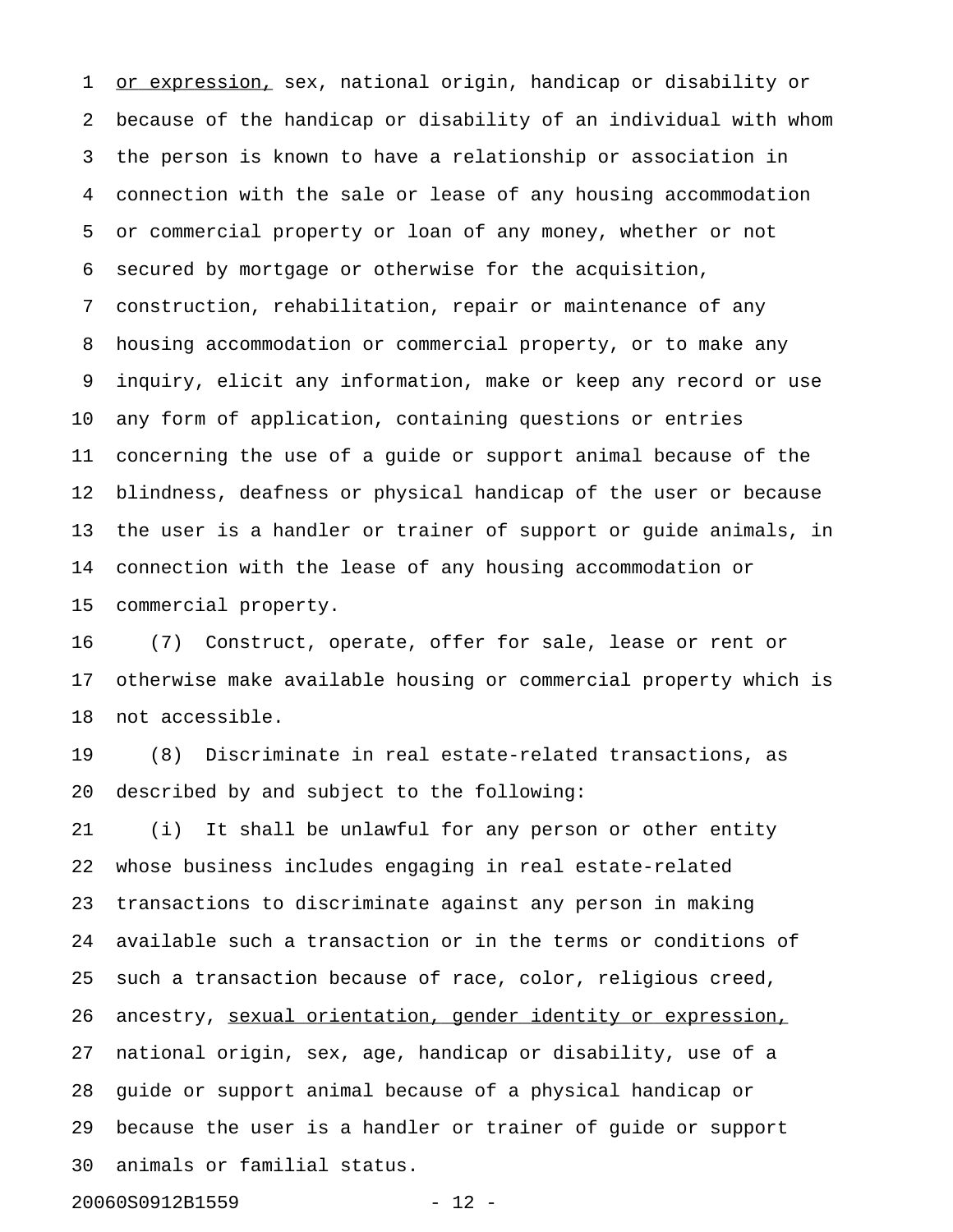1 (ii) Nothing in this act prohibits a person engaged in the 2 business of furnishing appraisals of real property to take into 3 consideration factors other than race, color, religious creed, 4 ancestry, sexual orientation, gender identity or expression, 5 national origin, sex, age, handicap or disability, use of a 6 guide or support animal because of a physical handicap or 7 because the user is a handler or trainer of guide or support 8 animals or familial status.

9 (9) Nothing in this clause, regarding age or familial 10 status, shall apply with respect to housing for older persons. A 11 person shall not be held personally liable for monetary damages 12 for a violation of this act if the person reasonably relied, in 13 good faith, on the application of the exemption of this 14 subclause. A person may only prove good faith reliance on the 15 application of the exemption of this subclause by proving that 16 at the time of the act complained of all of the following 17 applied:

18 (i) The person had no actual knowledge that the housing was 19 not eligible for exemption under this subclause.

20 (ii) The owner or manager of the housing had stated 21 formally, in writing, that the housing complied with the 22 requirements for exemption under this subclause.

23 (10) Nothing in this clause shall bar any religious or 24 denominational institution or organization or any charitable or 25 educational organization which is operated, supervised or 26 controlled by or in connection with a religious organization or 27 any bona fide private or fraternal organization from giving 28 preference to persons of the same religion or denomination or to 29 members of such private or fraternal organization or from making 30 such selection as is calculated by such organization to promote 20060S0912B1559 - 13 -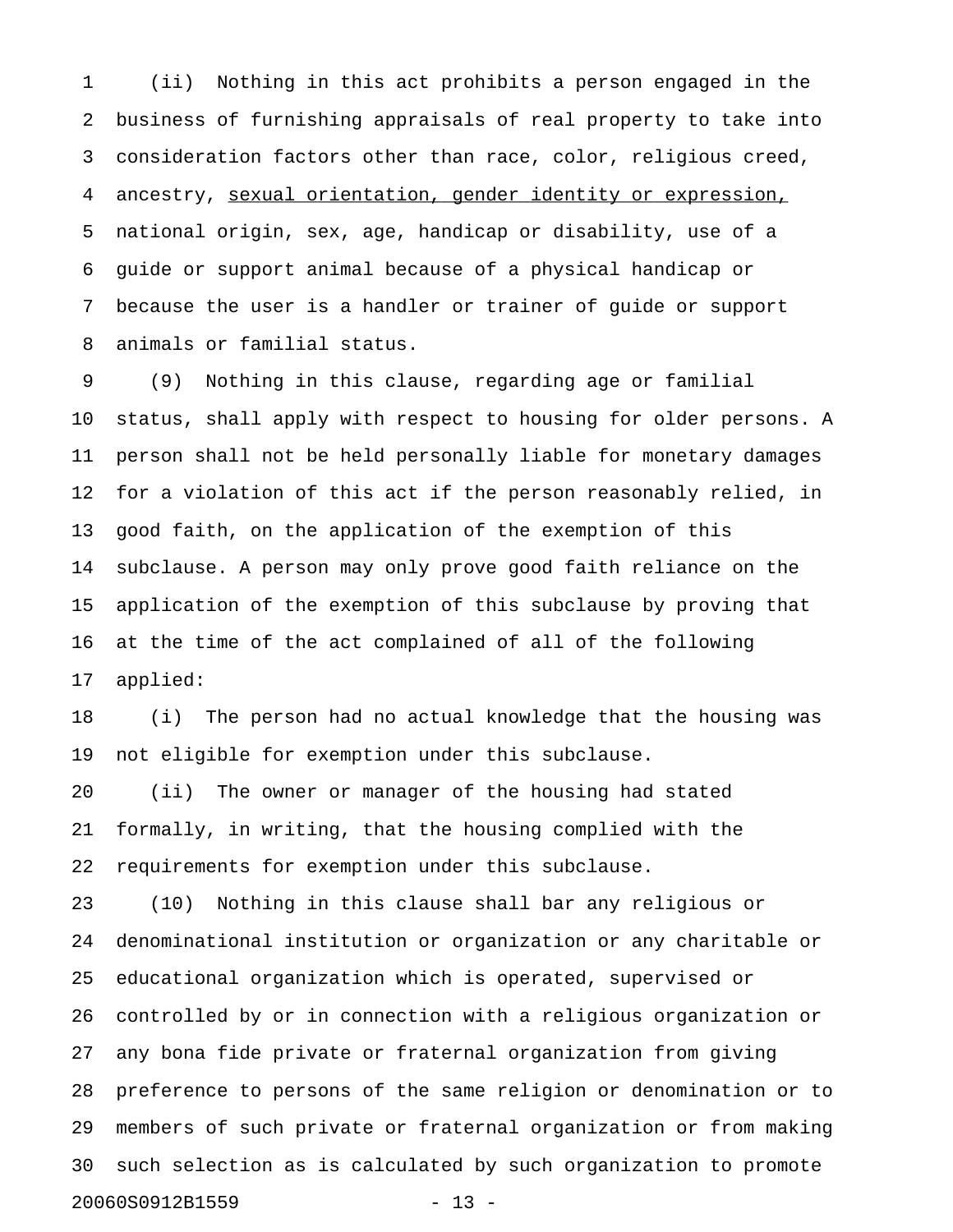1 the religious principles or the aims, purposes or fraternal 2 principles for which it is established or maintained. Nor shall 3 it apply to the rental of rooms in a landlord-occupied rooming 4 house with a common entrance, nor with respect to discrimination 5 based on sex, the advertising, rental or leasing of housing 6 accommodations in a single-sex dormitory or rooms in one's 7 personal residence in which common living areas are shared. 8 (11) Nothing in this act limits the applicability of the 9 Fair Housing Act and reasonable State or local restrictions on 10 the maximum number of occupants permitted to occupy a dwelling 11 or a reasonable restriction relating to health or safety 12 standards or business necessity. Owners and managers of 13 dwellings may develop and implement reasonable occupancy and 14 safety standards based on factors such as the number and size of 15 sleeping areas or bedrooms and the overall size of a dwelling 16 unit so long as the standards do not violate the Fair Housing 17 Act or State or local restrictions.

18 (i) For any person being the owner, lessee, proprietor, 19 manager, superintendent, agent or employe of any public 20 accommodation, resort or amusement to:

21 (1) Refuse, withhold from, or deny to any person because of 22 his race, color, sex, religious creed, ancestry, sexual 23 orientation, gender identity or expression, national origin, or 24 handicap or disability, or to any person due to use of a guide 25 or support animal because of the blindness, deafness or physical 26 handicap of the user or because the user is a handler or trainer 27 of support or guide animals, either directly or indirectly, any 28 of the accommodations, advantages, facilities or privileges of 29 such public accommodation, resort or amusement.

30 (2) Publish, circulate, issue, display, post or mail, either 20060S0912B1559 - 14 -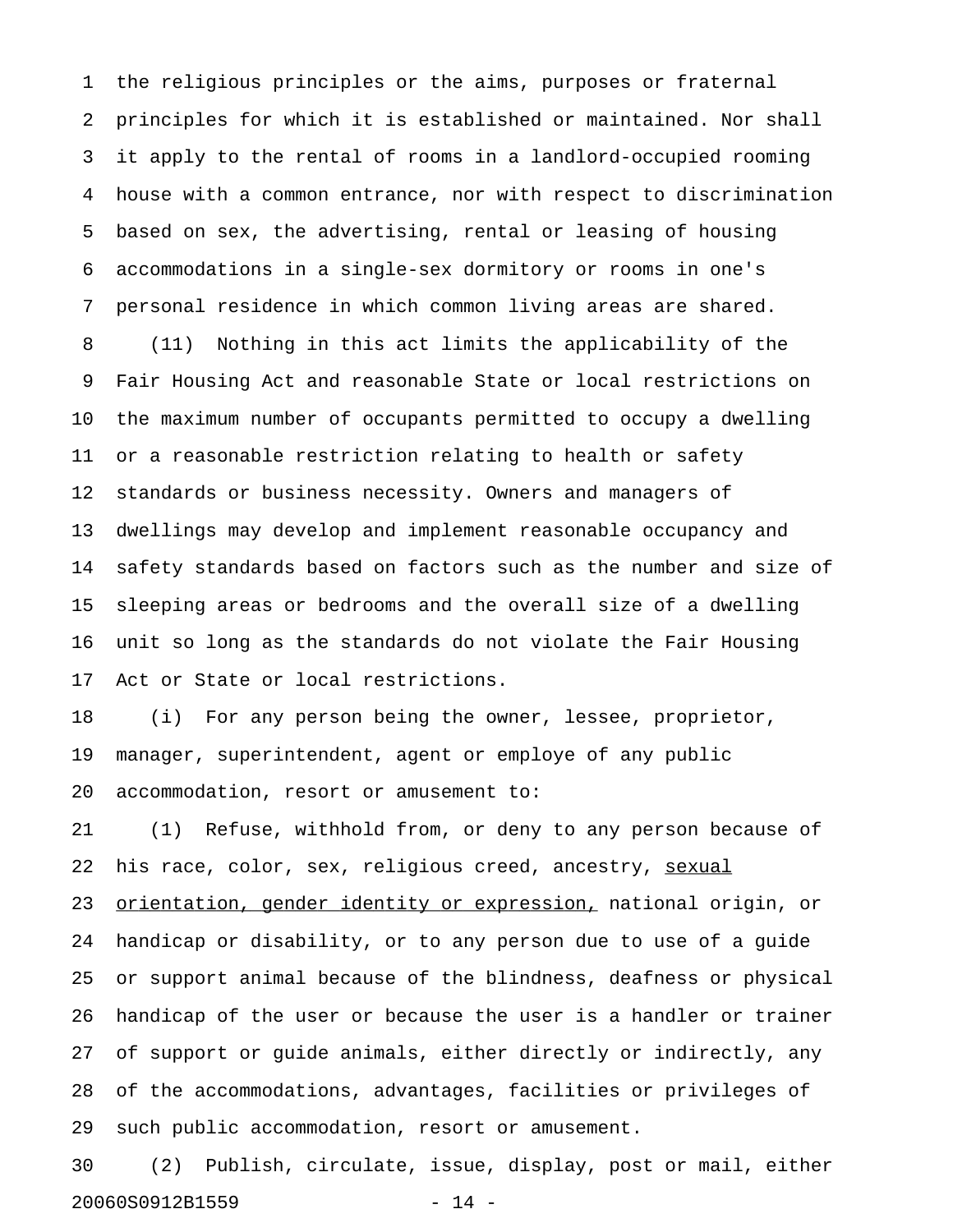1 directly or indirectly, any written or printed communication, 2 notice or advertisement to the effect that any of the 3 accommodations, advantages, facilities and privileges of any 4 such place shall be refused, withheld from or denied to any 5 person on account of race, color, religious creed, sex, 6 ancestry, sexual orientation, gender identity or expression, 7 national origin or handicap or disability, or to any person due 8 to use of a guide or support animal because of the blindness, 9 deafness or physical handicap of the user, or because the user 10 is a handler or trainer of support or guide animals, or that the 11 patronage or custom thereat of any person, belonging to or 12 purporting to be of any particular race, color, religious creed, 13 sex, ancestry, sexual orientation, gender identity or 14 expression, national origin or handicap or disability, or to any 15 person due to use of a guide or support animal because of the 16 blindness, deafness or physical handicap of the user or because 17 the user is a handler or trainer of support or guide animals, is 18 unwelcome, objectionable or not acceptable, desired or 19 solicited.

20 (3) Exclude or otherwise deny equal goods, services, 21 facilities, privileges, advantages, accommodations or other 22 opportunities to a person because of the handicap or disability 23 of an individual with whom the person is known to have a 24 relationship or association.

25 (4) Construct, operate or otherwise make available such 26 place of public accommodation, resort or amusement which is not 27 accessible.

28 \* \* \*

29 Section 4. Sections 5.3, 7(i), (j), (k), 8 and 12(b) of the 30 act, amended December 20, 1991 (P.L.414, No.51), are amended to 20060S0912B1559 - 15 -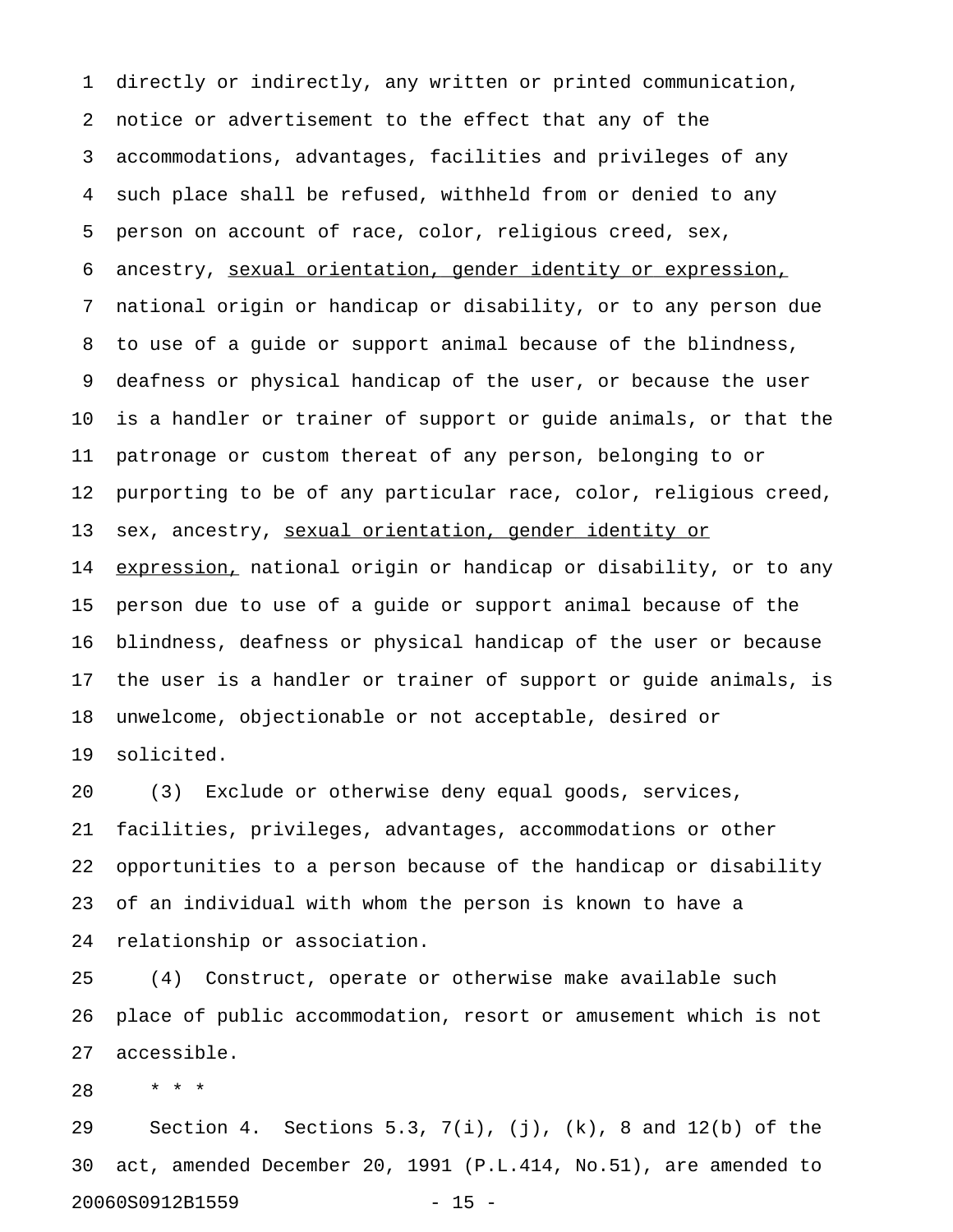1 read:

2 Section 5.3. Prohibition of Certain Real Estate Practices.-- 3 It shall be an unlawful discriminatory practice for any person 4 to:

5 (a) Induce, solicit or attempt to induce or solicit for 6 commercial profit any listing, sale or transaction involving any 7 housing accommodation or commercial property by representing 8 that such housing accommodation or commercial property is within 9 any neighborhood, community or area adjacent to any other area 10 in which there reside, or do not reside, persons of a particular 11 race, color, familial status, age, religious creed, ancestry, 12 sexual orientation, gender identity or expression, sex, national 13 origin, handicap or disability, or who are guide or support 14 animal dependent.

15 (b) Discourage, or attempt to discourage, for commercial 16 profit, the purchase or lease of any housing accommodation or 17 commercial property by representing that such housing 18 accommodation or commercial property is within any neighborhood, 19 community or area adjacent to any other area in which there 20 reside, or may in the future reside in increased or decreased 21 numbers, persons of a particular race, color, familial status, 22 age, religious creed, ancestry, sexual orientation, gender 23 identity or expression, sex, national origin, handicap or 24 disability, or who are guide or support animal dependent. 25 (c) Misrepresent, create or distort a circumstance,

26 condition or incident for the purpose of fostering the 27 impression or belief, on the part of any owner, occupant or 28 prospective owner or occupant of any housing accommodation or 29 commercial property, that such housing accommodation or 30 commercial property is within any neighborhood, community or 20060S0912B1559 - 16 -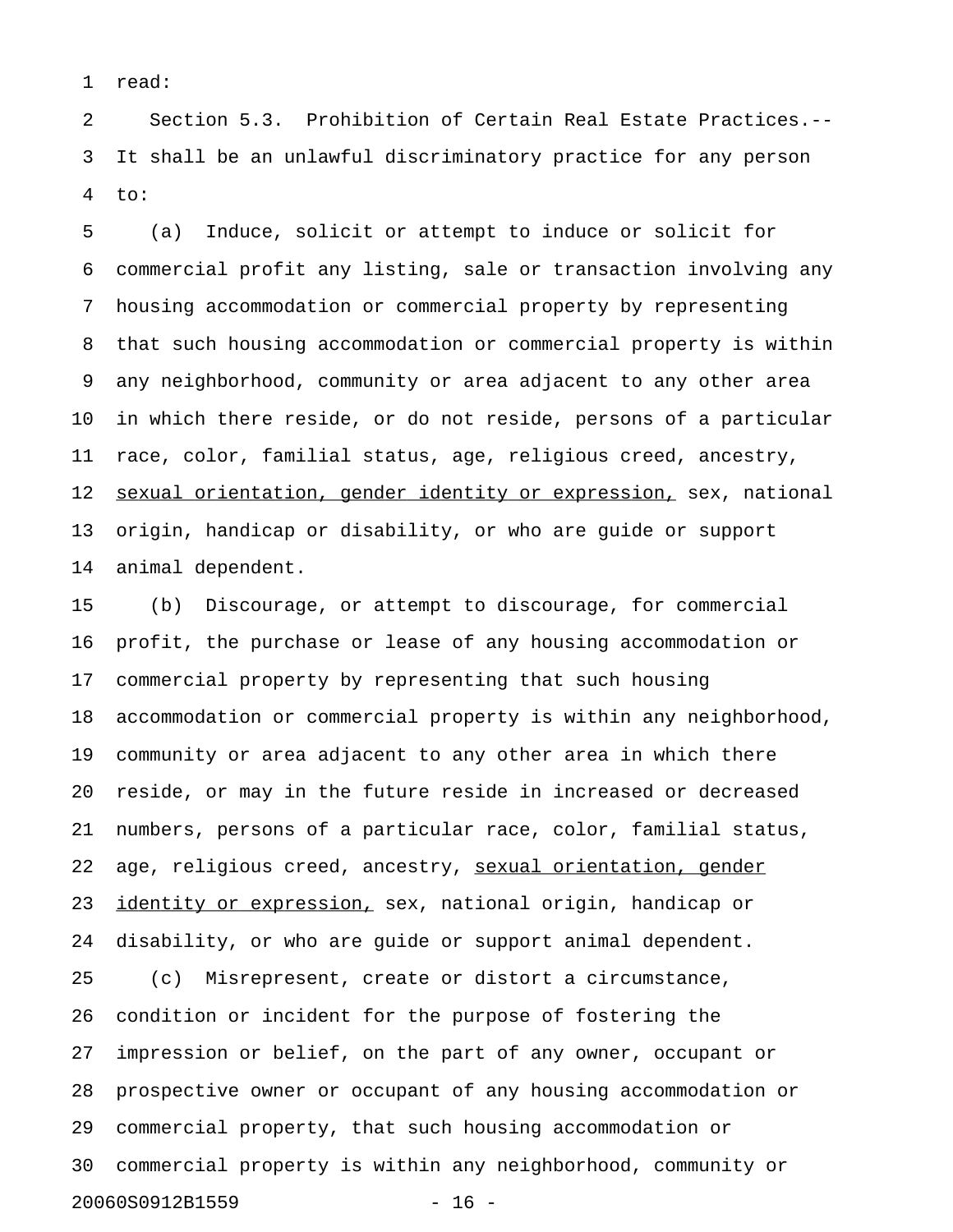1 area adjacent to any other area which would be adversely 2 impacted by the residence, or future increased or decreased 3 residence, of persons of a particular race, color, familial 4 status, age, religious creed, ancestry, sexual orientation, 5 gender identity or expression, sex, national origin, handicap or 6 disability, or who are guide or support animal dependent within 7 such neighborhood, community or area.

8 (d) In any way misrepresent or otherwise misadvertise within 9 a neighborhood or community, whether or not in writing, that any 10 housing accommodation or commercial property within such 11 neighborhood or community is available for inspection, sale, 12 lease, sublease or other transfer, in any context where such 13 misrepresentation or misadvertising would have the effect of 14 fostering an impression or belief that there has been or will be 15 an increase in real estate activity within such neighborhood or 16 community due to the residence, or anticipated increased or 17 decreased residence, of persons of a particular race, color, 18 familial status, age, religious creed, ancestry, sexual 19 orientation, gender identity or expression, sex, national 20 origin, handicap or disability, or the use of a guide or support 21 animal because of the blindness, deafness or physical handicap 22 of the user.

23 Section 7. Powers and Duties of the Commission.--The 24 Commission shall have the following powers and duties:  $25 \times * * *$ 

26 (i) To create such advisory agencies and conciliation 27 councils, local or state-wide, as will aid in effectuating the 28 purposes of this act. The Commission may itself or it may 29 empower these agencies and councils to (1) study the problems of 30 discrimination in all or specific fields of human relationships 20060S0912B1559 - 17 -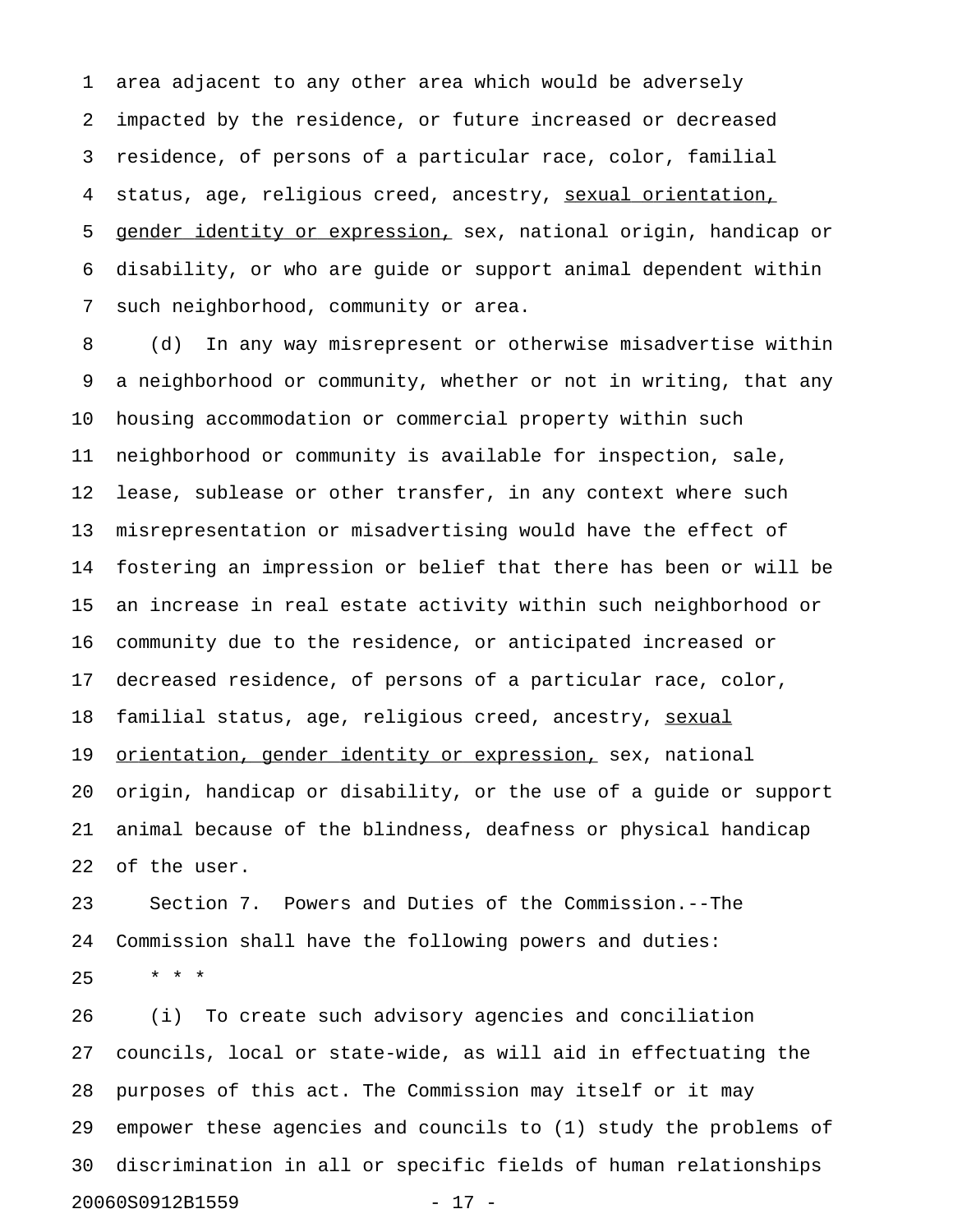1 when based on race, color, familial status, religious creed, 2 ancestry, sexual orientation, gender identity or expression, 3 age, sex, national origin or handicap or disability, and (2) 4 foster, through community effort or otherwise, good will among 5 the groups and elements of the population of the State. Such 6 agencies and councils may make recommendations to the Commission 7 for the development of policies and procedure in general. 8 Advisory agencies and conciliation councils created by the 9 Commission shall be composed of representative citizens, serving 10 without pay, but the Commission may make provision for technical 11 and clerical assistance to such agencies and councils, and for 12 the payment of the expenses of such assistance.

13 (j) To issue such publications and such results of 14 investigations and research as, in its judgment, will tend to 15 promote good will and minimize or eliminate discrimination 16 because of race, color, familial status, religious creed, 17 ancestry, sexual orientation, gender identity or expression, 18 age, sex, national origin or handicap or disability.

19 (k) To submit an annual report for each fiscal year by the 20 following March 31 to the General Assembly, the Labor and 21 Industry Committee of the Senate and the State Government 22 Committee of the House of Representatives and the Governor 23 describing in detail the types of complaints received, the 24 investigations, status of cases, Commission action which has 25 been taken, how many were found to have probable cause, how many 26 were resolved by public hearing and the length of time from the 27 initial complaint to final Commission resolution. It shall also 28 contain recommendations for such further legislation concerning 29 abuses and discrimination because of race, color, familial 30 status, religious creed, ancestry, sexual orientation, gender 20060S0912B1559 - 18 -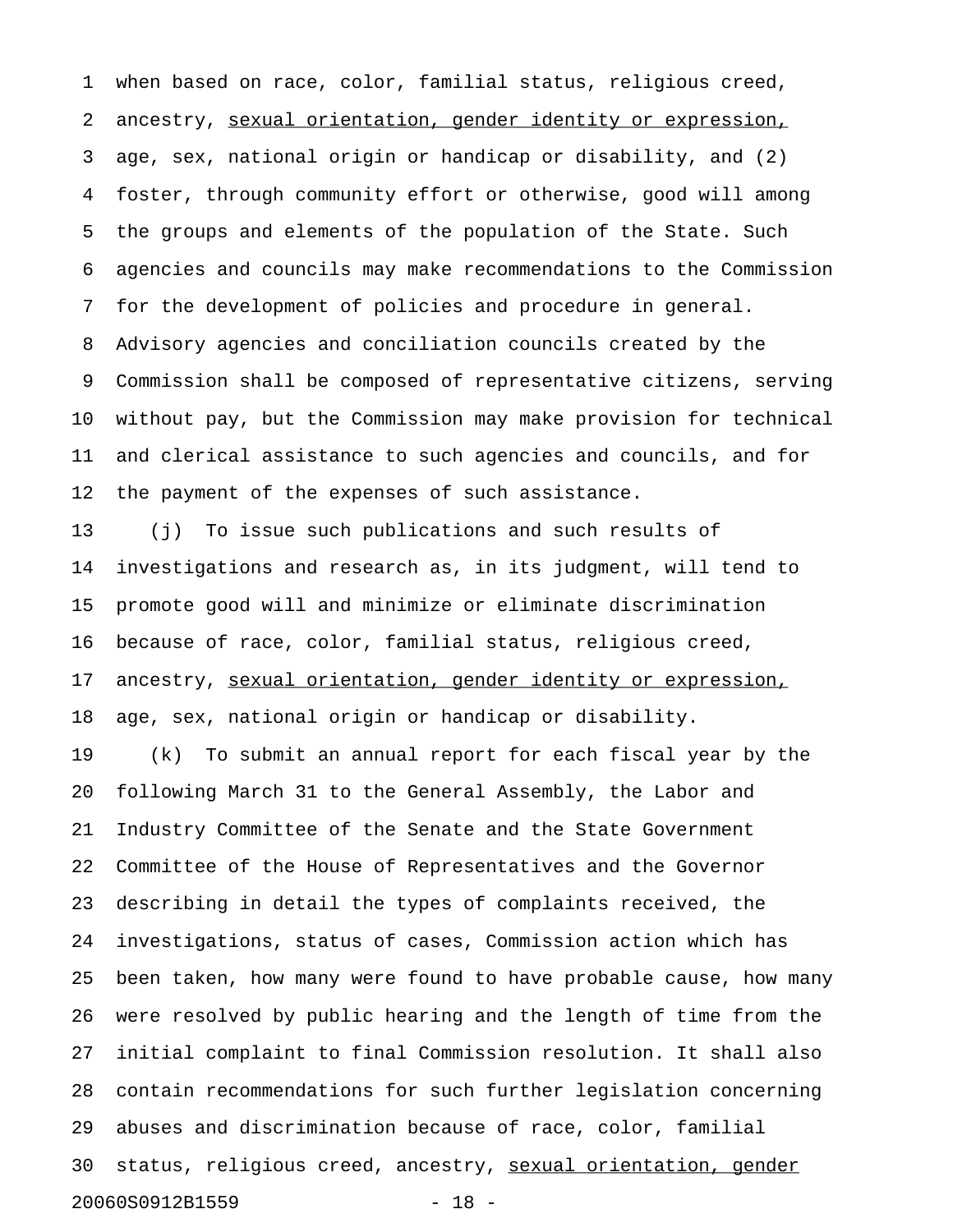1 identity or expression, national origin, age, sex, handicap or 2 disability or the use of a guide or support animal because of 3 the blindness, deafness or physical handicap of the user or 4 because the user is a handler or trainer of support or guide 5 animals, as may be desirable.

6 \* \* \*

7 Section 8. Educational Program.--The Commission, in 8 cooperation with the Department of Education, is authorized to 9 recommend a multicultural educational program, designed for the 10 students of the schools in this Commonwealth and for all other 11 residents thereof, with emphasis on foreign cultural and 12 language studies, as well as on the basic shared precepts and 13 principles of United States culture, in order to promote 14 cultural understanding and appreciation and to further good will 15 among all persons, without regard to race, color, familial 16 status, religious creed, ancestry, sexual orientation, gender 17 identity or expression, age, sex, national origin, handicap or 18 disability.

19 Section 12. Construction and Exclusiveness of Remedy.-- 20 \* \* \*

21 (b) Except as provided in subsection (c), nothing contained 22 in this act shall be deemed to repeal or supersede any of the 23 provisions of any existing or hereafter adopted municipal 24 ordinance, municipal charter or of any law of this Commonwealth 25 relating to discrimination because of race, color, familial 26 status, religious creed, ancestry, sexual orientation, gender 27 identity or expression, age, sex, national origin or handicap or 28 disability, but as to acts declared unlawful by section five of 29 this act the procedure herein provided shall, when invoked, be 30 exclusive and the final determination therein shall exclude any 20060S0912B1559 - 19 -